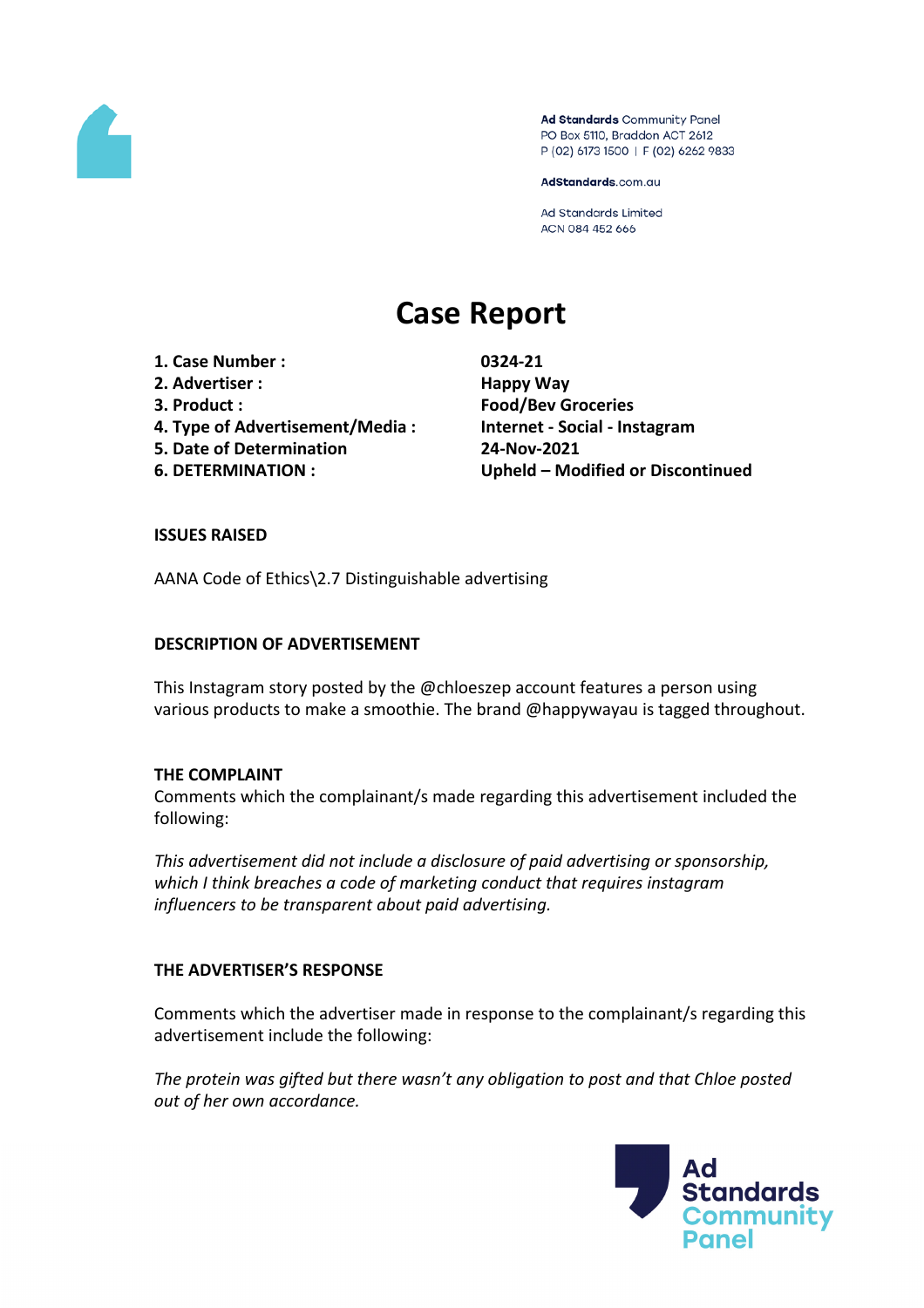

#### **THE DETERMINATION**

The Ad Standards Community Panel (the Panel) considered whether this advertisement breaches Section 2 of the AANA Code of Ethics (the Code).

The Panel noted the complainant's concern that the Instagram post did not disclose that it was sponsored.

The Panel viewed the advertisement and noted the advertiser's response.

#### **Section 2.7: Advertising or Marketing Communication shall be clearly distinguishable as such.**

#### **Does the material constitute an 'advertising or marketing communication'?**

The Panel noted that it must consider two matters:

- Does the material constitute an 'advertising or marketing communication', and if so
- Is the advertising material clearly distinguishable as such?

The Panel noted the definition of advertising in the Code. Advertising means: "any advertising, marketing communication or material which is published or broadcast using any Medium or any activity which is undertaken by, or on behalf of an advertiser or marketer,

- over which the advertiser or marketer has a reasonable degree of control, and
- that draws the attention of the public in a manner calculated to promote or oppose directly or indirectly a product, service, person, organisation or line of conduct".

The Panel considered that the placement of the product, highlighting the product, the combination of six Instagram stories and the inclusion of a discount code did amount to material which would draw the attention of the public in a manner designed to promote the brand.

With regards to whether the advertiser or marketer has a reasonable degree of control, the Panel noted that the advertiser had advised they had given the product to the Ms Szep with no formal arrangement requiring her to post about it

The Panel noted that in the case of gifts to influencers the context in which the product is given cannot be ignored. The Panel noted that influencers operate as an advertising medium utilised by businesses to promote their brands and products. The Panel noted that many influencers have agents and that businesses exist which put brands and influencers in touch with each other. The Panel noted that influencers are sometimes paid, and sometimes provided with free product. The Panel noted that influencers' posts may also be created in circumstances in which there is no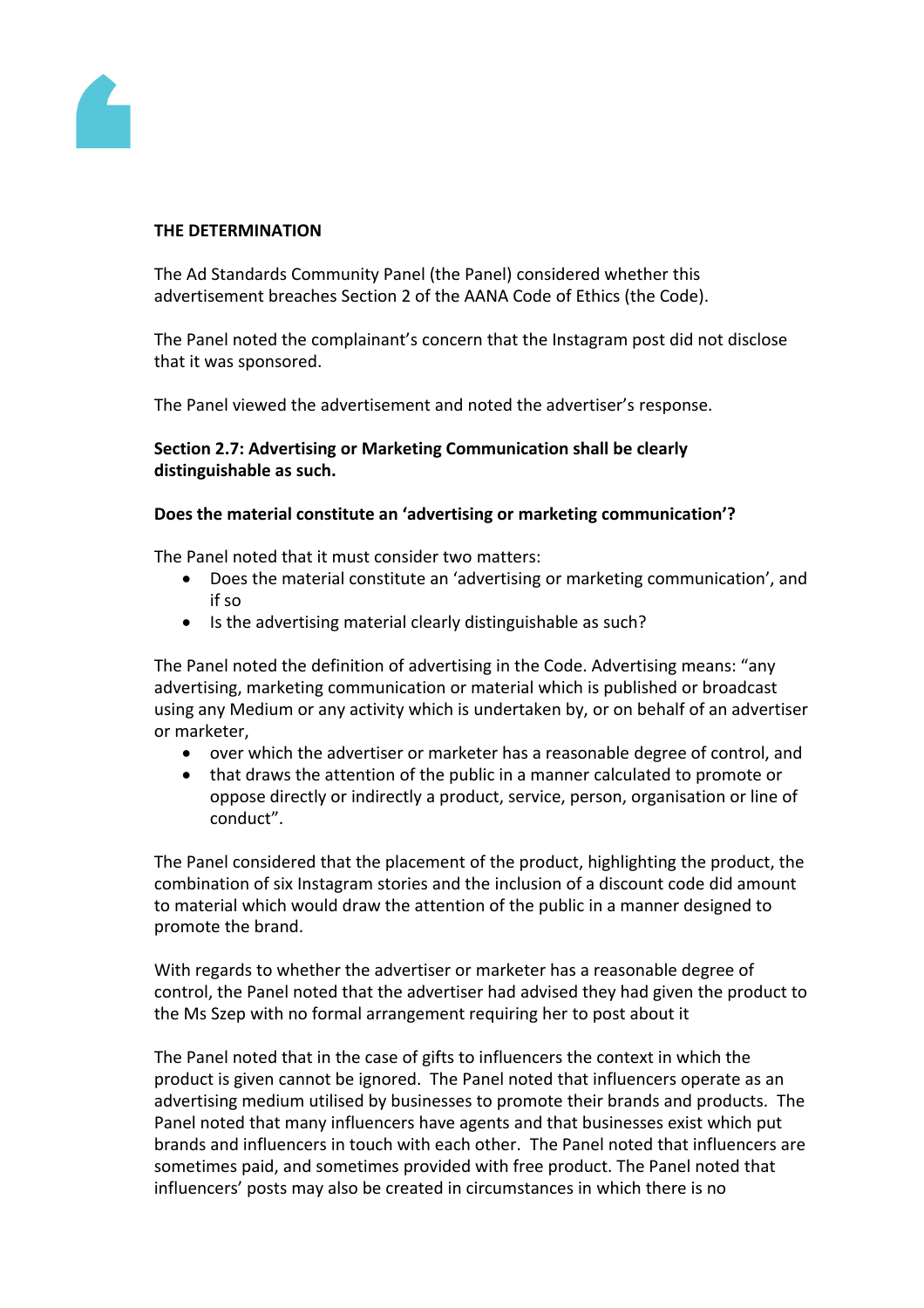

relationship context. The Panel considered that the Code's requirements should be interpreted with its purpose in mind, that is to ensure that consumers are informed, and that influencers should be transparent about their relationships with brands.

The Panel noted that the advertiser chose to send Ms Szep a gift. The Panel considered that while there was no direct request or stipulation for Ms Szep to post about the gift, it is reasonable to assume that the motivation for an advertiser to provide free product to an influencer is that they will post about the product or otherwise draw the attention of their followers to the brand as Ms Szep did in this case. The Panel considered that the advertiser has undertaken the activity of giving a gift to an influencer, and in choosing to send the gift they are exercising a degree of control, and the post did draw the attention to the product.

For these reasons, the Panel considered that the Instagram stories did meet the definition of advertising in the Code.

### **Is the material clearly distinguishable as such?**

The Panel noted the Practice Note for the Code states:

*"Influencer and affiliate marketing often appears alongside organic/genuine user generated content and is often less obvious to the audience. Where an influencer or affiliate accepts payment of money or free products or services from a brand in exchange for them to promote that brand's products or services, the relationship must be clear, obvious and upfront to the audience and expressed in a way that is easily understood (e.g. #ad, Advert, Advertising, Branded Content, Paid Partnership, Paid Promotion). Less clear labels such as #sp, Spon, gifted, Affiliate, Collab, thanks to… or merely mentioning the brand name may not be sufficient to clearly distinguish the post as advertising."*

The Panel noted that the brand was tagged on each story and that in the sixth story a discount code and link to the brands website was visible.

The Panel noted that it had considered a similar issue in case 0207-21, and after an independent review was conducted the Panel had found:

*"…the Panel considered that the combination of the themes, visuals and language of the ad and the use of the brand and product name multiple times, did mean that the post was clearly commercial in nature…The Panel considered that the individual use of the brand name, hashtags or product images would not be sufficient to distinguish this material as advertising, but the combination of these elements meant that the commercial nature of this post was clear, obvious and upfront and expressed in a way that is easily understood."*

In the current case, the Panel noted that the advertisement was a series of Instagram stories rather than a static post. The Panel considered that the discount code and